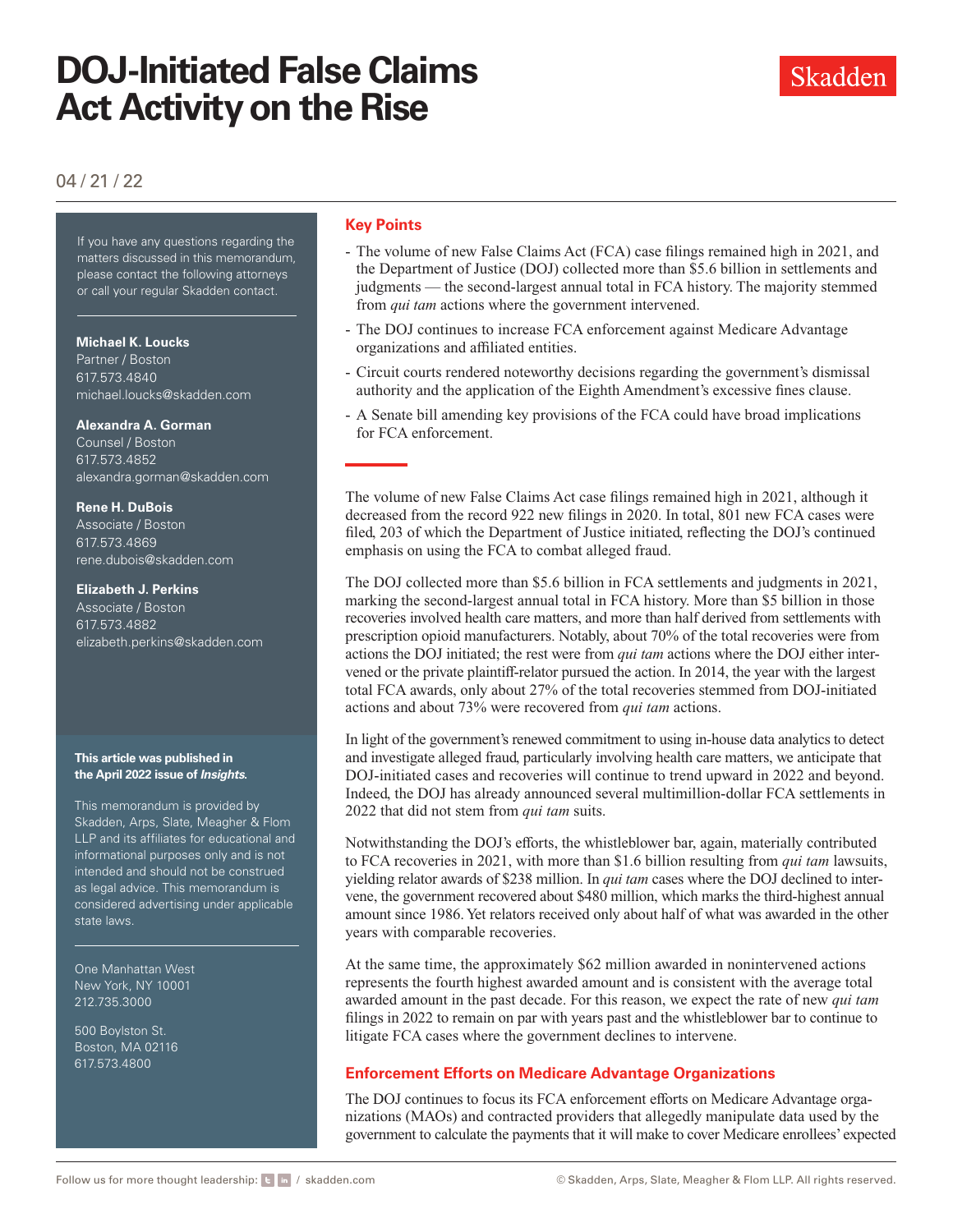# **DOJ-Initiated False Claims Act Activity on the Rise**

medical costs. The emphasis is not surprising, given that Medicare Advantage expenditures account for nearly 50% of total federal Medicare spending. The DOJ has articulated this enforcement priority publicly since 2020, including most recently in its [February 1,](https://www.justice.gov/opa/pr/justice-department-s-false-claims-act-settlements-and-judgments-exceed-56-billion-fiscal-year)  [2022, press release](https://www.justice.gov/opa/pr/justice-department-s-false-claims-act-settlements-and-judgments-exceed-56-billion-fiscal-year) announcing 2021 FCA recoveries. For example, the DOJ recently inked a \$90 million settlement with a health care services provider resolving allegations that the company knowingly submitted inaccurate information about the health status of Medicare Advantage beneficiaries.

The DOJ is currently litigating several cases against MAOs in which the government has alleged that MAOs (1) conducted reviews of beneficiaries' medical records and pressured and incentivized physicians to add diagnoses to those records retrospectively; (2) reviewed charts to identify and submit additional diagnosis codes allegedly supported by medical records but simultaneously failed to delete codes identified through the review that were not supported by medical records, resulting in a higher payment to the MAOs; and (3) submitted allegedly false certifications that their data submissions were accurate.

Given this increased FCA enforcement focus on MAOs, we expect that MAOs and affiliated entities will be compelled to increase compliance and auditing efforts, and reevaluate chart review and similar programs to ensure they do not run afoul of government guidance or create heightened FCA risk.

# **Noteworthy Circuit Court Decisions Interpreting Key FCA Provisions**

In 2021, the U.S. Court of Appeals for the First Circuit deepened the circuit split concerning the government's authority to dismiss FCA *qui tam* actions and, in a case of first impression, the U.S. Court of Appeals for the Eleventh Circuit applied the Eighth Amendment's excessive fines clause to a damages award in a *qui tam* action where the government did not intervene.

### **First Circuit addresses government's dismissal authority**. In

*United States ex rel. Borzilleri v. Bayer Healthcare Pharms., Inc*. (2022), the First Circuit created a new standard of review for dismissals under 31 U.S.C.  $\S 3730(c)(2)(A)$ , which permits the government to dismiss an FCA action over the private relator's objection. It held that a district court should grant a government's motion to dismiss unless "the relator … can show that the government's decision to seek dismissal of the *qui tam* action transgresses constitutional limitations or … is perpetrating a fraud on the court." Although the First Circuit did not elaborate on what circumstances

might satisfy this standard, it is clear that relators face a high burden in seeking to overturn the government's decision to dismiss an FCA case.

### **Eleventh Circuit considers excessive fines issue in nonintervened action**. In *Yates v. Pinellas Hematology & Oncology, P.A.*

(2021), the Eleventh Circuit held that the Eighth Amendment's excessive fines clause applies in FCA cases even where the government is not a party. The court held that "all monetary awards in FCA *qui tam* actions are imposed by the United States" regardless of government intervention, reasoning that monetary awards are mandated by a federal law enacted by Congress, and the United States has considerable authority over — and receives a considerable amount of the award from — FCA cases, even when it lacks formal party status.

### **Congress and DOJ Seek Increased FCA Enforcement**

**FCA amendments**. On November 16, 2021, the False Claims Amendment Act of 2021 cleared the Senate Judiciary Committee and was reported to the full Senate. As reported, the bill included changes requested by senior Republicans on the committee that significantly watered down the intent of the original version. The present version of the bill seeks to:

- modify the materiality standard adopted in the U.S. Supreme Court's *Universal Health Services v. United States, ex rel. Escobar*, which made it difficult to assert FCA claims where the government knew of allegedly fraudulent claims and paid them anyway, by requiring courts to consider other reasons that may have existed for the government's decision to forgo a refund or pay a claim despite actual knowledge of fraud;
- add a provision that would place the burden on the government to identify a valid purpose for seeking dismissal of a *qui tam* action over the relator's objection and a rational relation between dismissal and that purpose; and
- extend the FCA's anti-retaliation provision to former employees.

Given the significance of the proposed amendments and the objections already made by senior Republicans, it remains uncertain whether the bill will pass.

**FCA policy changes**. In 2021, the DOJ reinstated prior guidance requiring companies to disclose information about all individuals involved in misconduct in order to receive cooperation credit (the Monaco Memorandum) in negotiations. It also restored the use of nonbinding agency guidance in FCA actions where appropriate and lawful (the Garland Memorandum).